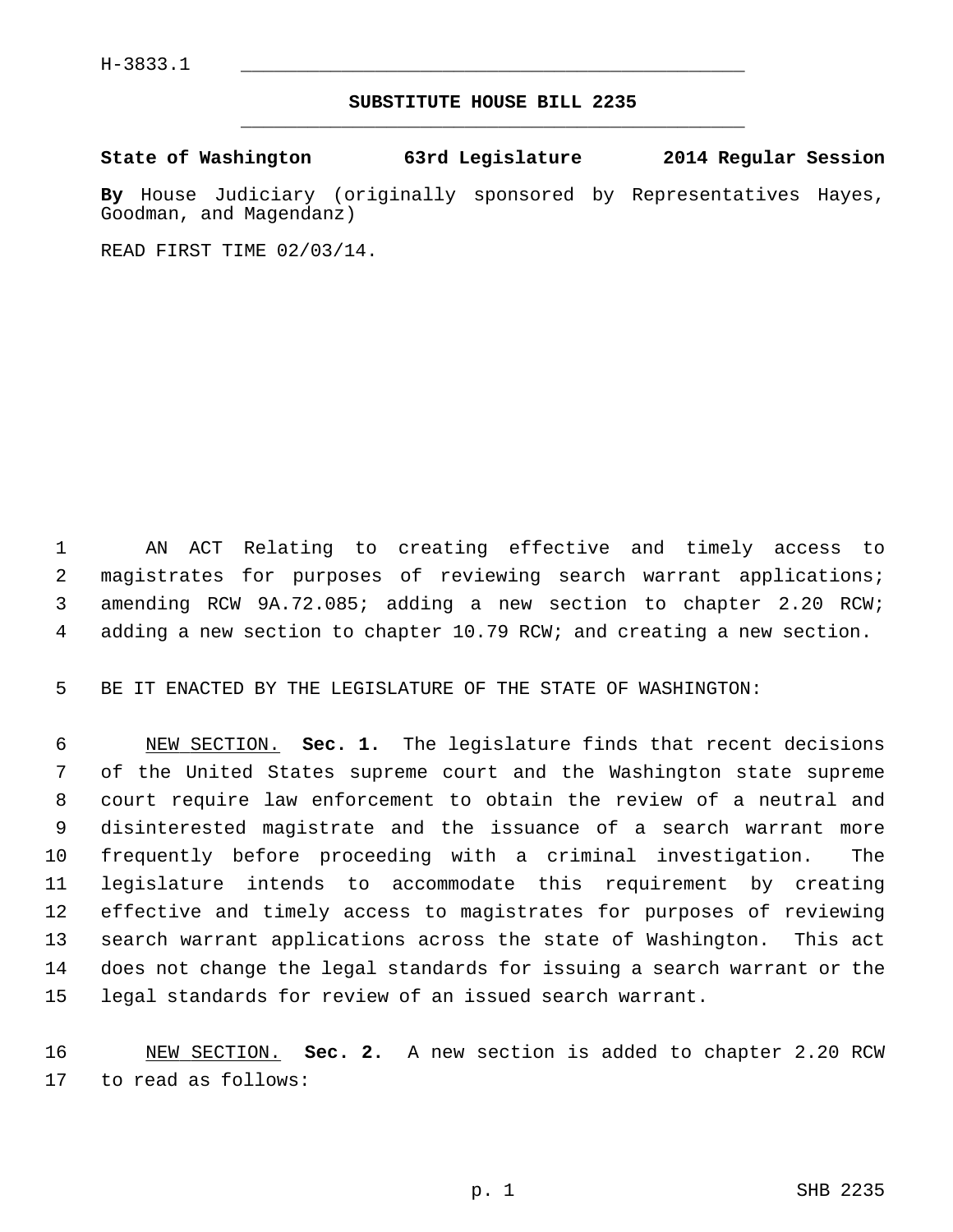1 Any magistrate may issue a search warrant for any person or 2 evidence located anywhere within the state.

 3 NEW SECTION. **Sec. 3.** A new section is added to chapter 10.79 RCW 4 to read as follows:

 5 (1) Any magistrate as defined by RCW 2.20.010, when satisfied that 6 there is probable cause, may upon application supported by oath or 7 affirmation, issue a search warrant to search for and seize any: (a) 8 Evidence of a crime; (b) contraband, the fruits of crime, or things 9 otherwise criminally possessed; (c) weapons or other things by means of 10 which a crime has been committed or reasonably appears about to be 11 committed; or (d) person for whose arrest there is probable cause or 12 who is unlawfully restrained.

13 (2) The application may be provided or transmitted to the 14 magistrate by telephone, e-mail, or any other reliable method.

15 (3) If the magistrate finds that probable cause for the issuance of 16 a warrant exists, the magistrate must issue a warrant or direct an 17 individual whom the magistrate authorizes to affix the magistrate's 18 signature to a warrant identifying the property or person and naming or 19 describing the person, place, or thing to be searched. The magistrate 20 may communicate permission to affix the magistrate's signature to the 21 warrant by telephone, e-mail, or any other reliable method.

22 **Sec. 4.** RCW 9A.72.085 and 1981 c 187 s 3 are each amended to read 23 as follows:

24 (1) Whenever, under any law of this state or under any rule, order, 25 or requirement made under the law of this state, any matter in an 26 official proceeding is required or permitted to be supported, 27 evidenced, established, or proved by a person's sworn written 28 statement, declaration, verification, certificate, oath, or affidavit, 29 the matter may with like force and effect be supported, evidenced, 30 established, or proved in the official proceeding by an unsworn written 31 statement, declaration, verification, or certificate, which:

32  $((\langle 1 \rangle)^2)$  (a) Recites that it is certified or declared by the person 33 to be true under penalty of perjury;

 $34$  ( $(\frac{2}{2})$ ) (b) Is subscribed by the person;

35 ( $(\frac{3}{3})$ ) (c) States the date and place of its execution; and